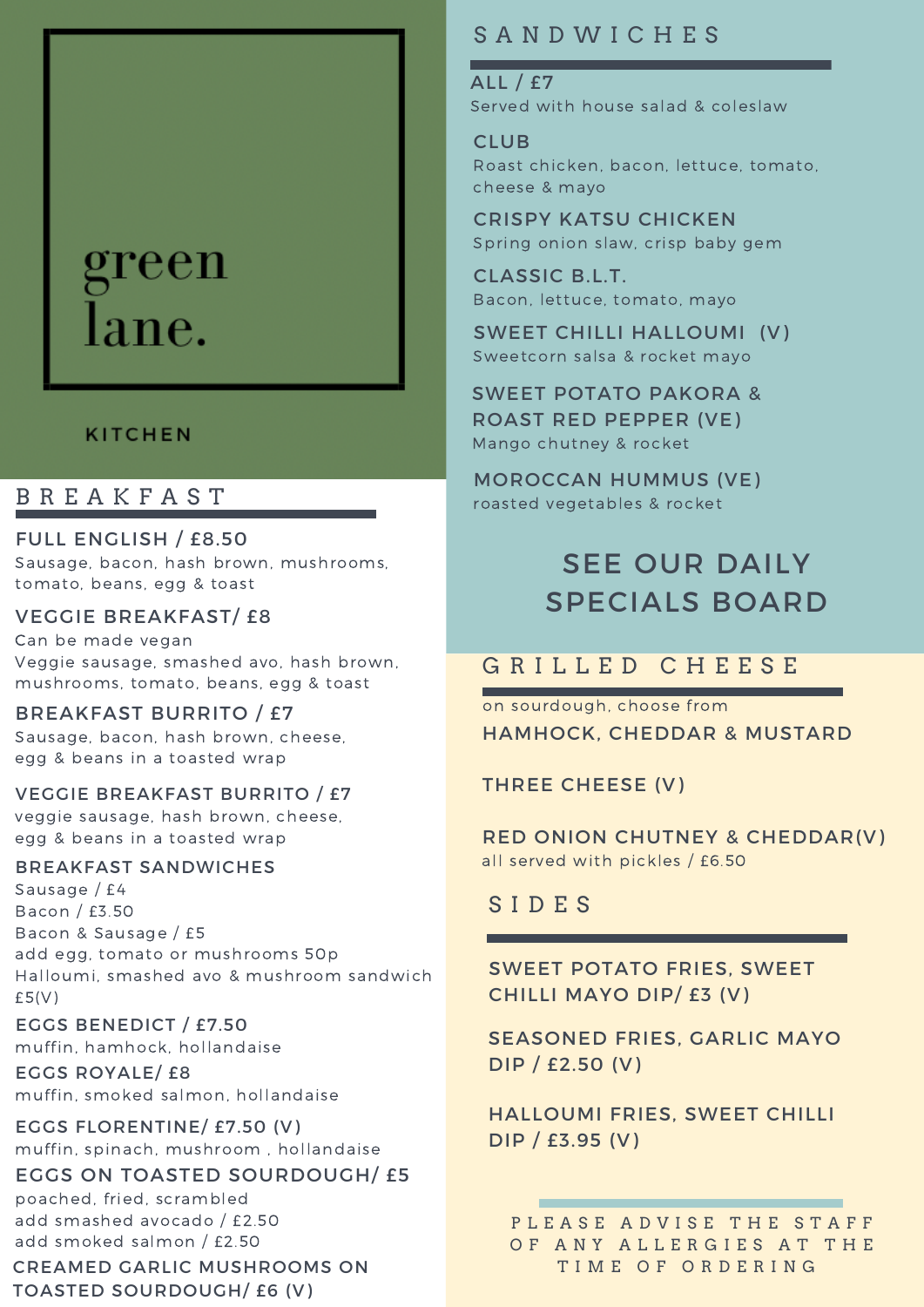# green lane.

#### **KITCHEN**

## LITTLE ONES

JUNIOR BREAKFAST / £5 Sausage, bacon, hash brown, beans, egg & toast

JUNIOR VEGGIE BREAKFAST / £5 Can be made vegan veggie sausage, hash brown, beans, egg & toast

EGGS ON ONE SLICE OF TOAST / £3.50 fried, scrambled, poached

CHEESE TOASTIE / £3.50

BUTTERMILK PANCAKES / £3.50 served with maple syrup

## M I L K S H A K E S

VANILLA **STRAWBERRY** CHOCOLATE BANOFFEE ALL £3.50

## C O L D D R I N K S

FRESH ORANGE JUICE / £2 CLOUDY APPLE JUICE / £2 FENTIMANS/ £2.50 WATER/ £1 COKE/ £2 DIET COKE/ £2 SPRITE/ £2 SAN PELLEGRINO CANS/ £2 FRUIT SHOOT / £1 KIDS CARTON/ 70P

### C O F F E E

LATTE / £3 AMERICANO / £2.50 FLAT WHITE / £2.65 CAPPUCINO / £3 MOCHA / £3.30

HOT CHOCOLATE / £3

LUXURY HOT CHOCOLATE / £3.50 topped with cream, marshmallows & a flake

TEA / £2 OAT, ALMOND OR SOYA MILK / 30P ICED LATTE/ £3 SHOT OF SYRUP / 50P

> PLEASE ADVISE THE STAFF OF ANY ALLERGIES AT THE TIME OF ORDERING C A L L U S O N 0 1 1 4 2 4 6 6 6 6 6 5